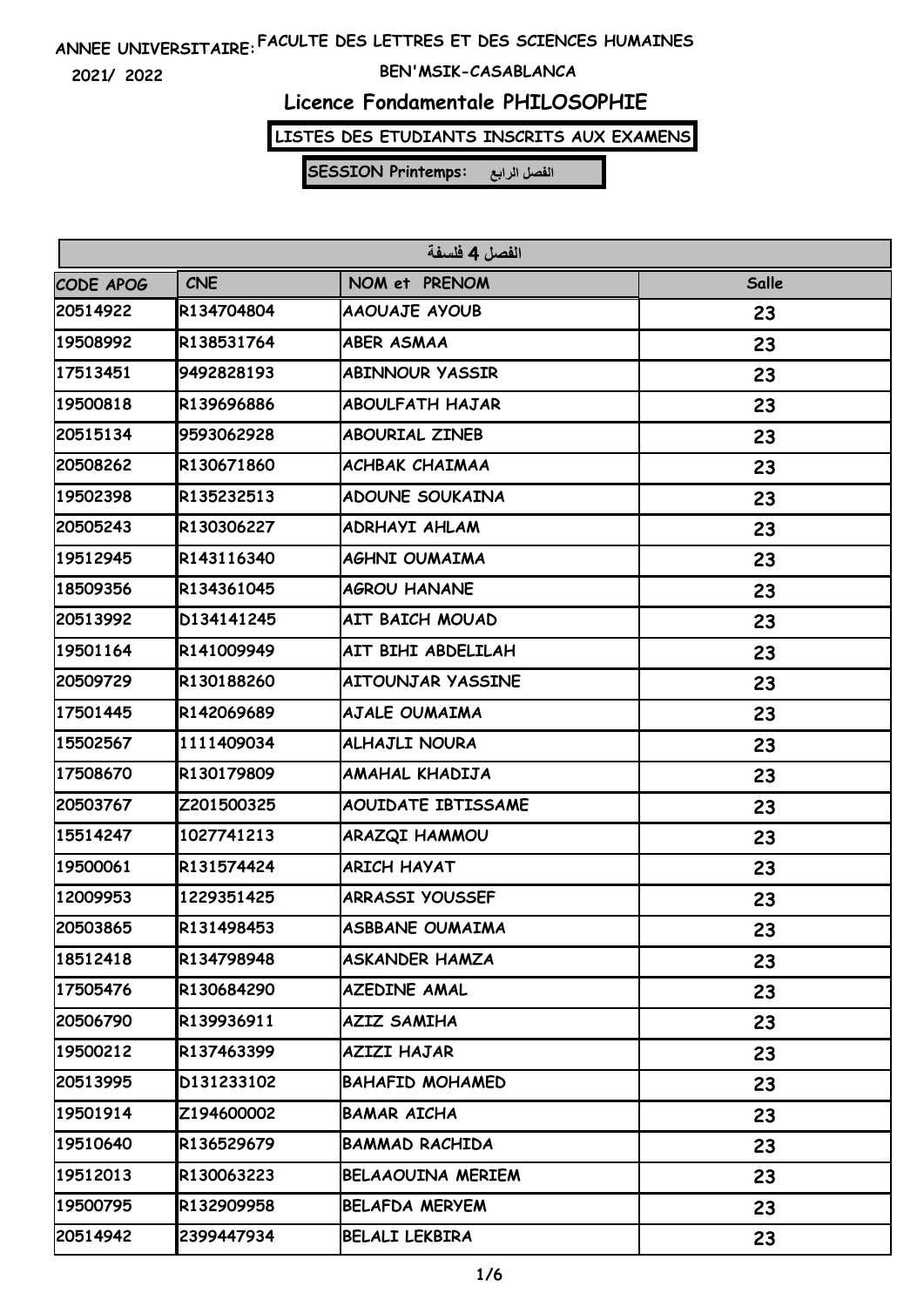**2021/ 2022**

### **BEN'MSIK-CASABLANCA**

# **Licence Fondamentale PHILOSOPHIE**

# **LISTES DES ETUDIANTS INSCRITS AUX EXAMENS**

| الفصل 4 فلسفة |            |                              |       |
|---------------|------------|------------------------------|-------|
| CODE APOG     | <b>CNE</b> | NOM et PRENOM                | Salle |
| 15504613      | 1512408705 | <b>BEN ABDELKABIR YACINE</b> | 23    |
| 20509712      | Z202100996 | <b>BEN BELKHEIR HOUDA</b>    | 23    |
| 20505471      | R130175783 | <b>BEN LAMKADDEM KANZA</b>   | 23    |
| 20506392      | R137313133 | <b>BENACHIR ILYAS</b>        | 23    |
| 20503929      | R130874372 | <b>BENADIM ZAKARIA</b>       | 25    |
| 18501824      | R137684238 | <b>BENCHATTOU OUMAIMA</b>    | 25    |
| 20504728      | R140034137 | <b>BENLAKHDAR SOUKAINA</b>   | 25    |
| 20502275      | R139928801 | <b>BENMENNAH MERYAM</b>      | 25    |
| 18501836      | R135701490 | <b>BENMOUSSA ASSIA</b>       | 25    |
| 19513195      | R138464175 | <b>BETTIOUI SOUKAINA</b>     | 25    |
| 18505187      | R132669382 | <b>BOUGUI MERIEM</b>         | 25    |
| 20502187      | R135279402 | <b>BOUHALI SAFAA</b>         | 25    |
| 20512276      | R138468059 | <b>BOURRAKH HAJAR</b>        | 25    |
| 15506199      | R135619864 | <b>BOUSSASSE SOUKAINA</b>    | 25    |
| 19515259      | F139247807 | <b>CHAFIK IMANE</b>          | 25    |
| 20503346      | R135239446 | <b>CHAHIDI YOUSSRA</b>       | 25    |
| 21514246      | L132251687 | <b>CHAHIR MOHAMED</b>        | 25    |
| 17507022      | Z172000631 | <b>CHAJRI YOSRA</b>          | 25    |
| 19501074      | R130172162 | <b>CHALIKH HASSNAA</b>       | 25    |
| 20501933      | R145108386 | <b>CHBOUK RABAB</b>          | 25    |
| 18502578      | R139897927 | CHTIOUI ASMAE                | 25    |
| 18510599      | R130191390 | DAMIR MERIEM                 | 25    |
| 19512733      | 9391499349 | DARIH AZIZ                   | 25    |
| 8001876       | 2823410404 | DCHIMI ABDERRAZZAK           | 25    |
| 19514487      | F135321827 | <b>DHAFER RAJAE</b>          | 25    |
| 18505390      | R134423332 | <b>DOUA MARWANE</b>          | 25    |
| 20512153      | D134857019 | ECH-CHARFAOUY SAID           | 25    |
| 18501888      | R137367812 | ECHTIOUI RAJAA               | 25    |
| 16500928      | R131366188 | <b>ED-DAFIRY MOUNIR</b>      | 25    |
| 19515144      | D137378339 | EJJY BOUCHRA                 | 25    |
| 20502255      | R140040119 | EL ABBASSI MOHAMED           | 25    |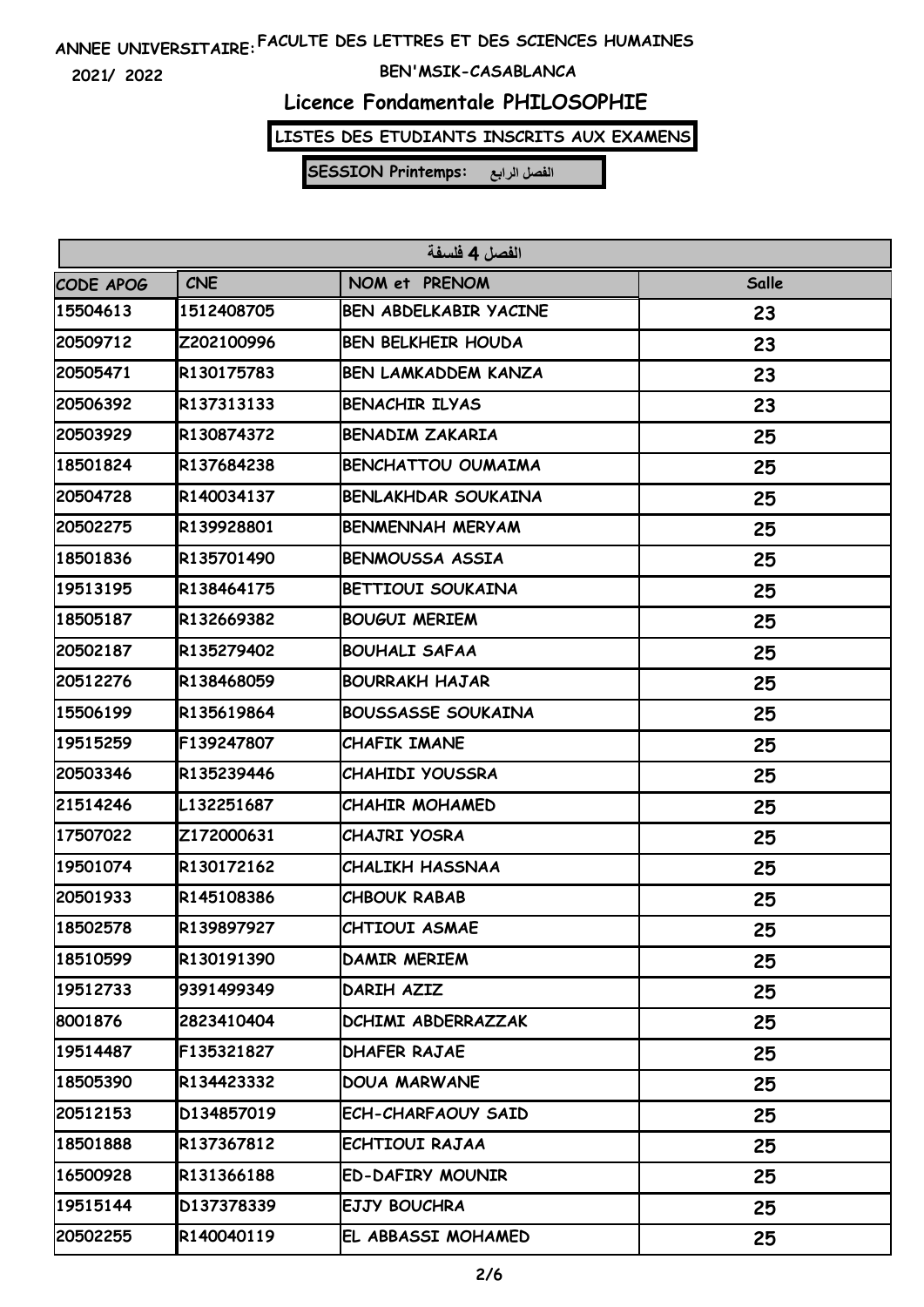**2021/ 2022**

### **BEN'MSIK-CASABLANCA**

# **Licence Fondamentale PHILOSOPHIE**

# **LISTES DES ETUDIANTS INSCRITS AUX EXAMENS**

| الفصل 4 فلسفة |            |                         |              |
|---------------|------------|-------------------------|--------------|
| CODE APOG     | <b>CNE</b> | NOM et PRENOM           | <b>Salle</b> |
| 19501451      | Z192100546 | EL ASRI SOUFIANE        | 25           |
| 20505389      | R130651537 | EL BAZ WISSAL           | 25           |
| 14508813      | 1411292697 | EL BYADE ABDELALI       | 25           |
| 20509853      | Z205700179 | EL HAMOUMI MERIEM       | 25           |
| 20507021      | R135343149 | EL HARHARI MARYAM       | 25           |
| 17503480      | Z161800522 | EL HELLAL ABDELAZIZ     | 25           |
| 20504390      | R137862411 | EL HOR AYA              | 25           |
| 20504424      | R130041515 | EL KAMOUSSE ASMAA       | 25           |
| 19505825      | G135609393 | EL MANSOURI JIHANE      | 25           |
| 18502247      | R143123247 | EL MATAOUY HOUSSAM      | 27           |
| 19500312      | R133861777 | EL MOUNJIDI KARIMA      | 27           |
| 20515102      | 2826334620 | <b>ELAASRI RACHIDA</b>  | 27           |
| 19515127      | 9593449860 | <b>ELAMMALI SALIH</b>   | 27           |
| 20514932      | 1210104507 | ELAYYADI ELARBAOUI      | 27           |
| 19507304      | R139925952 | ELFAHIM AMINA           | 27           |
| 20511702      | R130460742 | ELHARRATI ELAMRI AYA    | 27           |
| 19515661      | 8585688800 | <b>ELMAZOUTI SAID</b>   | 27           |
| 20515295      | 1411348143 | <b>ELMOUQIT HASSAN</b>  | 27           |
| 19501934      | R131633749 | ELMOUTAOUAKIL ASSIA     | 27           |
| 20506956      | Z202000212 | <b>ELOUADI AMINE</b>    | 27           |
| 19505627      | R137780766 | <b>ERRACHDI WIDAD</b>   | 27           |
| 20510449      | R137525185 | <b>ESSADIKI HAJAR</b>   | 27           |
| 20501956      | Z202100590 | <b>ESSAIYDY YOUSSEF</b> | 27           |
| 18502860      | R130100533 | <b>ESSAKET AMINE</b>    | 27           |
| 18501828      | R131678876 | ET-TAIBI MERYEM         | 27           |
| 18508895      | R138498698 | FADEL MOUAD             | 27           |
| 19512825      | R137522939 | FAMRI SALWA             | 27           |
| 18502862      | F134161555 | <b>FARAH KHAOULA</b>    | 27           |
| 19514152      | K135361564 | <b>FARAOUNE HAJER</b>   | 27           |
| 18503362      | R130087991 | <b>FARIS WAFAA</b>      | 27           |
| 20514976      | 1228353749 | GHIOUANE AMINE          | 27           |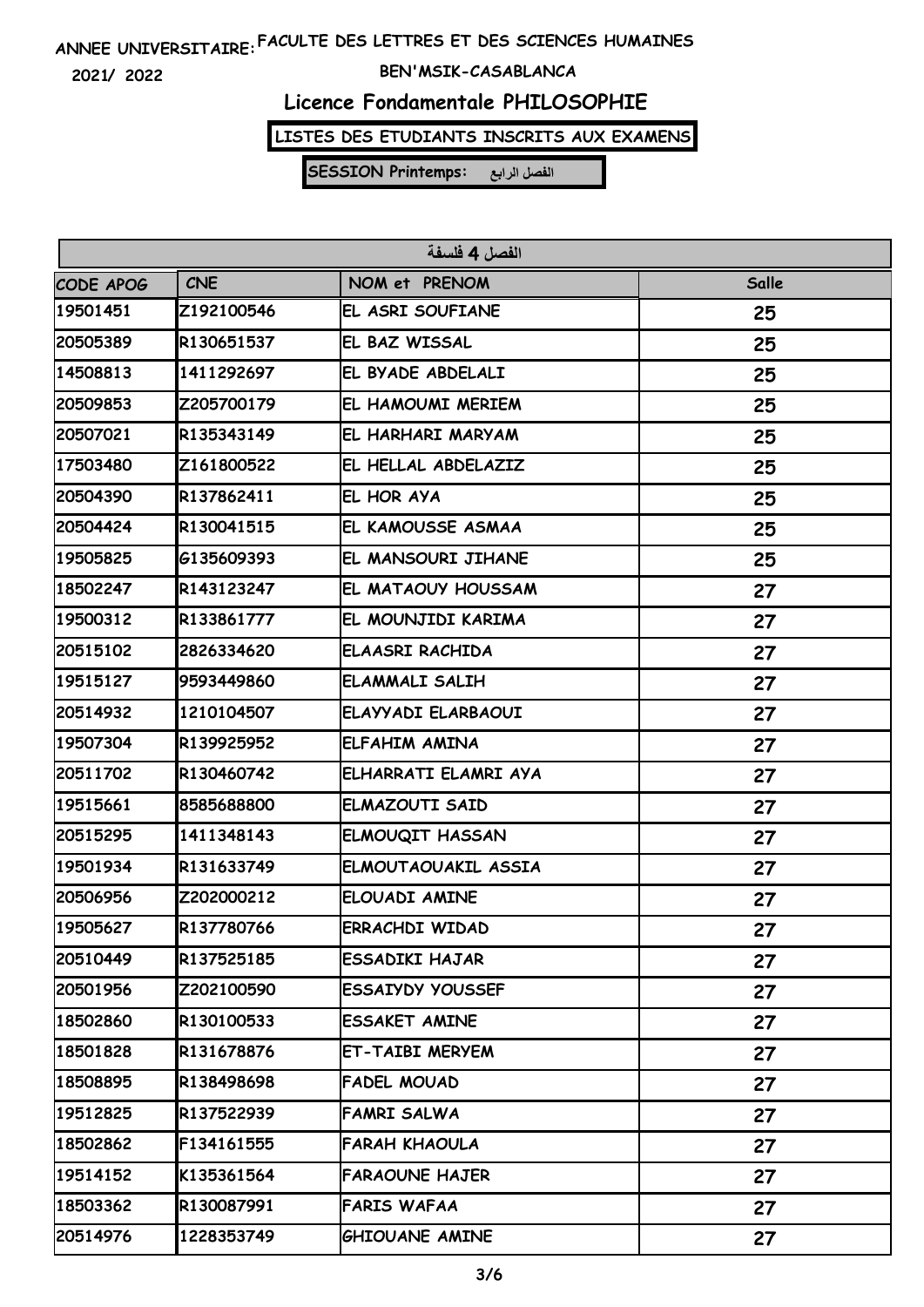**2021/ 2022**

#### **BEN'MSIK-CASABLANCA**

# **Licence Fondamentale PHILOSOPHIE**

# **LISTES DES ETUDIANTS INSCRITS AUX EXAMENS**

| الفصل 4 فلسفة |            |                         |       |
|---------------|------------|-------------------------|-------|
| CODE APOG     | <b>CNE</b> | NOM et PRENOM           | Salle |
| 17509628      | R136574153 | <b>GOMERY TAWFIQ</b>    | 27    |
| 20513270      | D132287901 | <b>HABYBY RACHID</b>    | 27    |
| 18512824      | 9593242966 | HADOUI FARID            | 27    |
| 19506138      | R130314098 | <b>HAIMOUNE WISSAL</b>  | 27    |
| 20503339      | R136684023 | HAJJI OUMAIMA           | 27    |
| 19503996      | R133678741 | <b>HAKIM NOURA</b>      | 27    |
| 11001651      | 1128358830 | <b>HILMANE NAJAT</b>    | 27    |
| 16512108      | R130120878 | ID SAID RACHID          | 27    |
| 19501952      | Z194600060 | <b>IDSAID FATIMA</b>    | 27    |
| 3004183       | 2220396259 | <b>KABLI ELKEBIR</b>    | 27    |
| 19501270      | R138295047 | KABLI MAJDA             | 27    |
| 20514915      | 8200009968 | KASSIMI MUSTAPHA        | 27    |
| 19507243      | R134498755 | KHADIRI NAJOUA          | 27    |
| 20512270      | D133852655 | KHADRA KARIM            | 27    |
| 19510560      | R141071116 | KHADRAOUI HANANE        | 28    |
| 20507786      | R136686217 | KHATIRI KHALID          | 28    |
| 19501816      | R131673970 | KHATTABI KHADIJA        | 28    |
| 18514289      | 9997456336 | KHIATI ADIL             | 28    |
| 20513127      | K139102678 | KHOUAD SIHAM            | 28    |
| 20504002      | R130092536 | <b>LABCHIR SOUFIANE</b> | 28    |
| 20515124      | 2098255954 | LAFHIM ACHRAF           | 28    |
| 20504570      | R139311628 | LAHOUAICHRI INASS       | 28    |
| 20514182      | 9191787207 | LAMRIBIT DRISS          | 28    |
| 20509907      | F131166971 | LHARMI NAJAT            | 28    |
| 19501540      | Z182000219 | LOUHADI AYOUB           | 28    |
| 17516177      | 1310379515 | <b>MABCHOUR MOHAMED</b> | 28    |
| 17503471      | R134410063 | <b>MAHFOUDI ZINEB</b>   | 28    |
| 20506856      | R137945583 | <b>MAHMOUD HIND</b>     | 28    |
| 18514096      | 9090471842 | MALIKI AHMED            | 28    |
| 19507233      | R147023556 | <b>MANSAR IMANE</b>     | 28    |
| 20507828      | Z202000204 | <b>MARFAK SOUFIANE</b>  | 28    |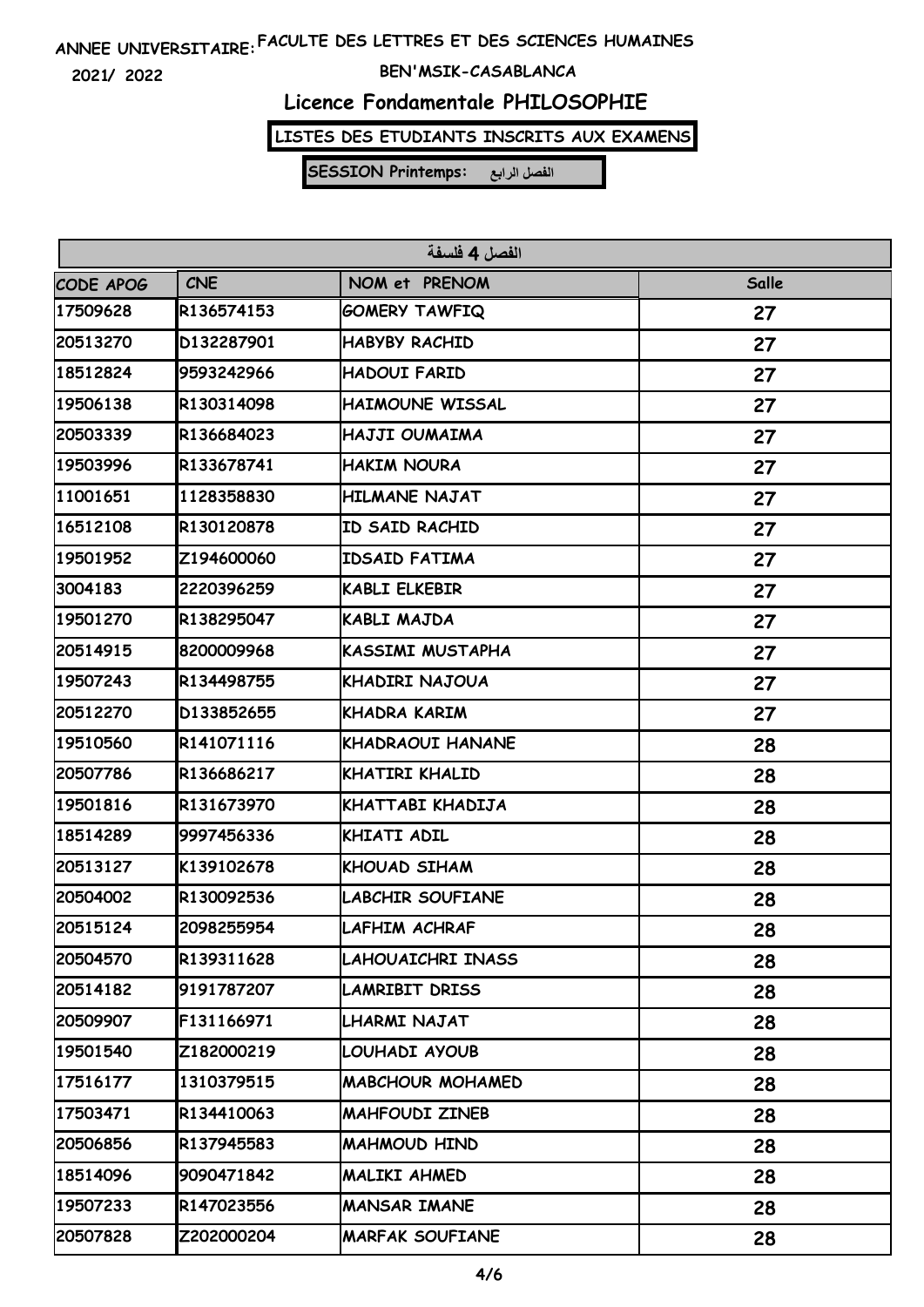**2021/ 2022**

#### **BEN'MSIK-CASABLANCA**

# **Licence Fondamentale PHILOSOPHIE**

# **LISTES DES ETUDIANTS INSCRITS AUX EXAMENS**

| الفصل 4 فلسفة |            |                          |       |
|---------------|------------|--------------------------|-------|
| CODE APOG     | <b>CNE</b> | NOM et PRENOM            | Salle |
| 19512551      | R139324175 | <b>MARHABI IBTISSAM</b>  | 28    |
| 19514527      | 2523453374 | MAROUAZI ABDERRAHIM      | 28    |
| 14505654      | 1411375980 | MEJDOUBI OUMAIMA         | 28    |
| 18502858      | R149040745 | <b>MHANNAOUI YASSINE</b> | 28    |
| 18509867      | R142020486 | <b>MIHFAD ZAKARIA</b>    | 28    |
| 20509463      | R130309415 | <b>MORJANE MERYEM</b>    | 28    |
| 18512022      | R133836627 | <b>MOSAID DOUNIA</b>     | 28    |
| 20512768      | Z201900406 | MOSTAMIA SOUFIA          | 28    |
| 20514924      | 9090195423 | <b>MOUMINE HAMID</b>     | 28    |
| 20514913      | 9896450038 | MOUNFALOTI ISSAM         | 28    |
| 19500830      | R100117563 | <b>MOUNIR SOUKAINA</b>   | 28    |
| 8003742       | 2199024301 | MOURCHID ABDESSAMAD      | 28    |
| 20507131      | Z202101114 | MOURJI MOHAMED           | 28    |
| 14510631      | 1210358291 | MOUSSAID AYOUB           | 28    |
| 20502285      | R132594210 | MOUSSAIF DOUNIA          | 28    |
| 20506972      | R135780763 | MOUSTARHFIRI HOUDA       | 28    |
| 19500826      | R130138457 | M'SSAOUD RACHIDA         | 28    |
| 18514550      | R148092502 | NAJMEDDINE SABIR         | 28    |
| 18501783      | R138695934 | NEJJAB ABDELILAH         | 28    |
| 20502183      | R130464372 | NEJMA FATIMA             | 28    |
| 19501526      | R133678870 | NEJMA SOUMIA             | 28    |
| 20501462      | R139341300 | <b>NOUR MANAL</b>        | 28    |
| 20512848      | D131447457 | NOURANI MOHAMED          | 28    |
| 20506446      | R134311648 | <b>OUACHEN ZINEB</b>     | 28    |
| 19501795      | Z194600232 | <b>OUBARANE KAMAL</b>    | 28    |
| 19518825      | 9492397096 | OUIFAQ RACHID            | 28    |
| 20503388      | Z192000416 | OUTALEB ABDERRAHIM       | 28    |
| 20501905      | R135311649 | QUAMQUAM OUMAIMA         | 28    |
| 12011845      | 2522454764 | RADDI MOUMEN             | 28    |
| 7000280       | 2724416627 | RAIDANI ADIL             | 28    |
| 14501292      | 1411386619 | RAMI YASSINE             | 28    |